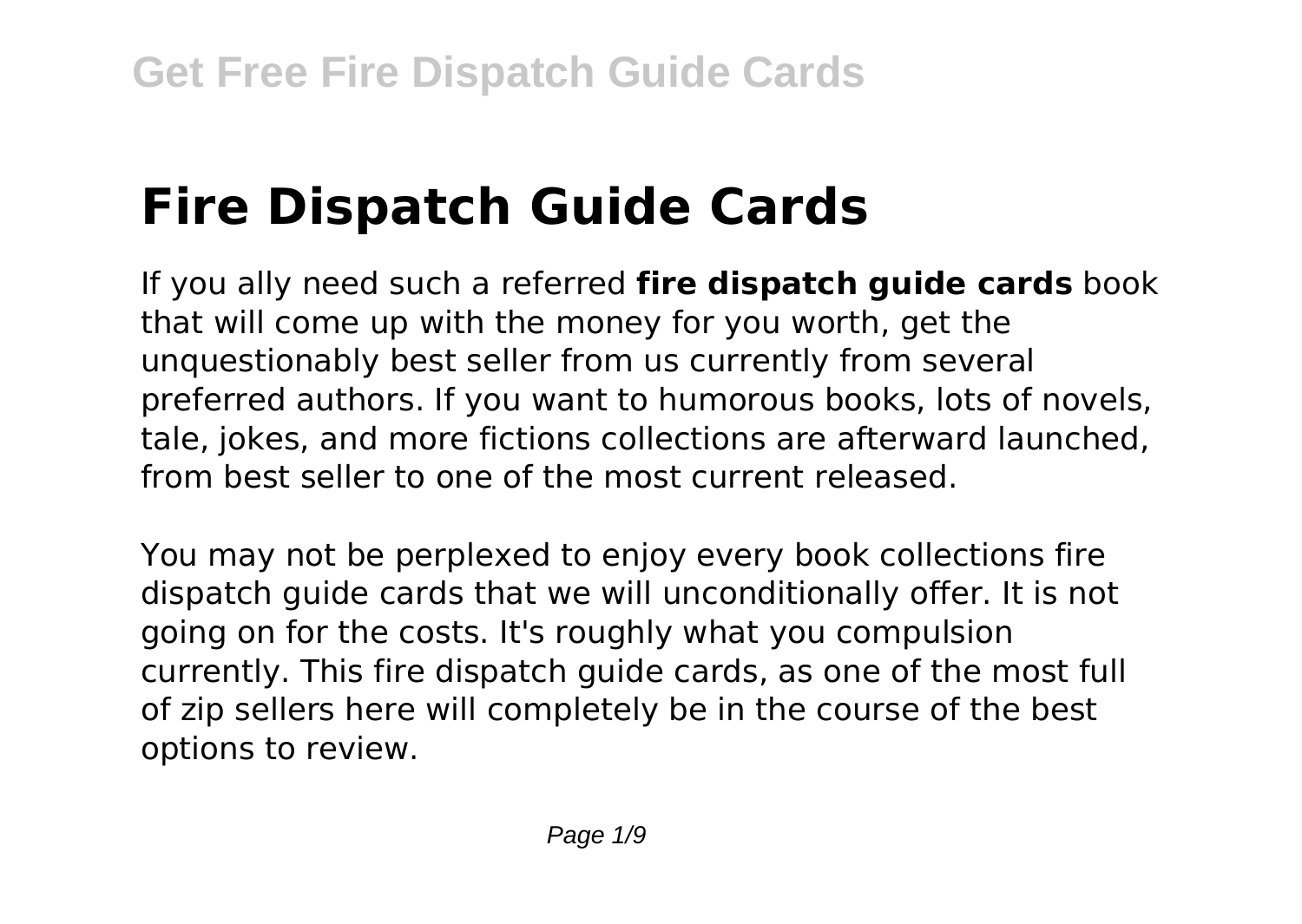eBooks Habit promises to feed your free eBooks addiction with multiple posts every day that summarizes the free kindle books available. The free Kindle book listings include a full description of the book as well as a photo of the cover.

#### **Fire Dispatch Guide Cards**

Buyer's Guide; Technology . Next Generation 9-1-1. Project 43: Broadband Implications for the PSAP; Text-to-911; Video Relay Service ... Fire Service Dispatch Guidecards provide agencies with guidecards for the triaging and dispatching of fire servicerelated emergency calls, customized to match the needs and resources of the individual ...

### **Guidecards - APCO International**

Run Cards. Plains FDRA; ... East Divide FDRA; West Divide FDRA : The Fort Collins Interagency Dispatch Center (FTC) is one of nine Interagency Dispatch Centers in the Rocky Mountain Area. ...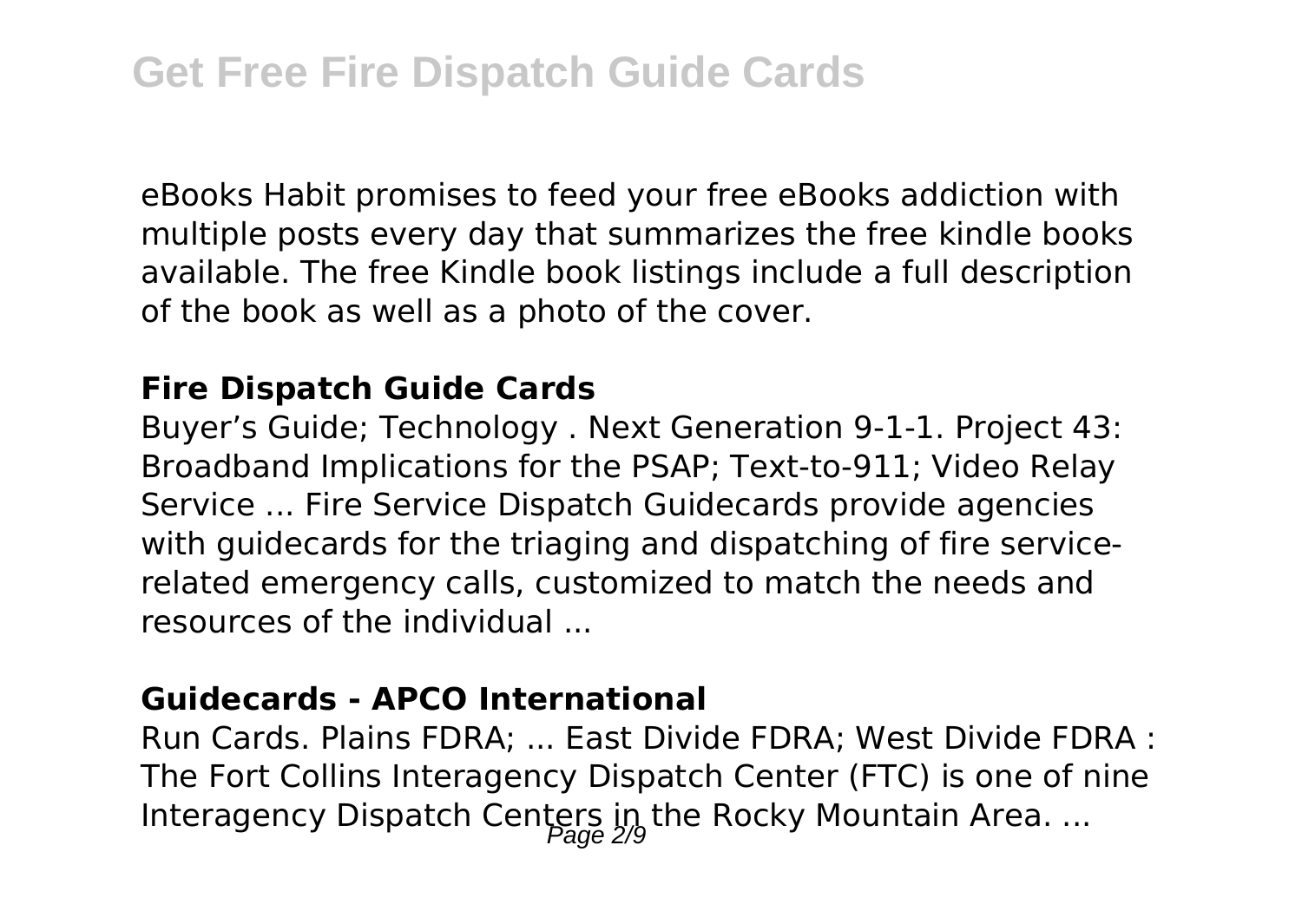provided by the National Interagency Fire Center, and the InciWeb website, provided as a guide to large fire incidents throughout the United States ...

#### **Fort Collins Interagency Dispatch Center**

Fire and Other Standby Calls: Sometimes, you will be called out to stand by for something be it a fire, a raid, or a hostage situation. All three calls should be priority 4-6, unless there is suspicion of an injured person. Drive to he scene, let dispatch know you have arrived, and wait close by to provide support if needed.

#### **Paramedic/EMS Ultimate RP Guide - Catalyst Gaming**

The Charleston County Consolidated 911 Center is only the 24th Emergency Fire Dispatch Center and the 171st Emergency Medical Dispatch Center in the world to be awarded the highest distinction for their comprehensive implementation and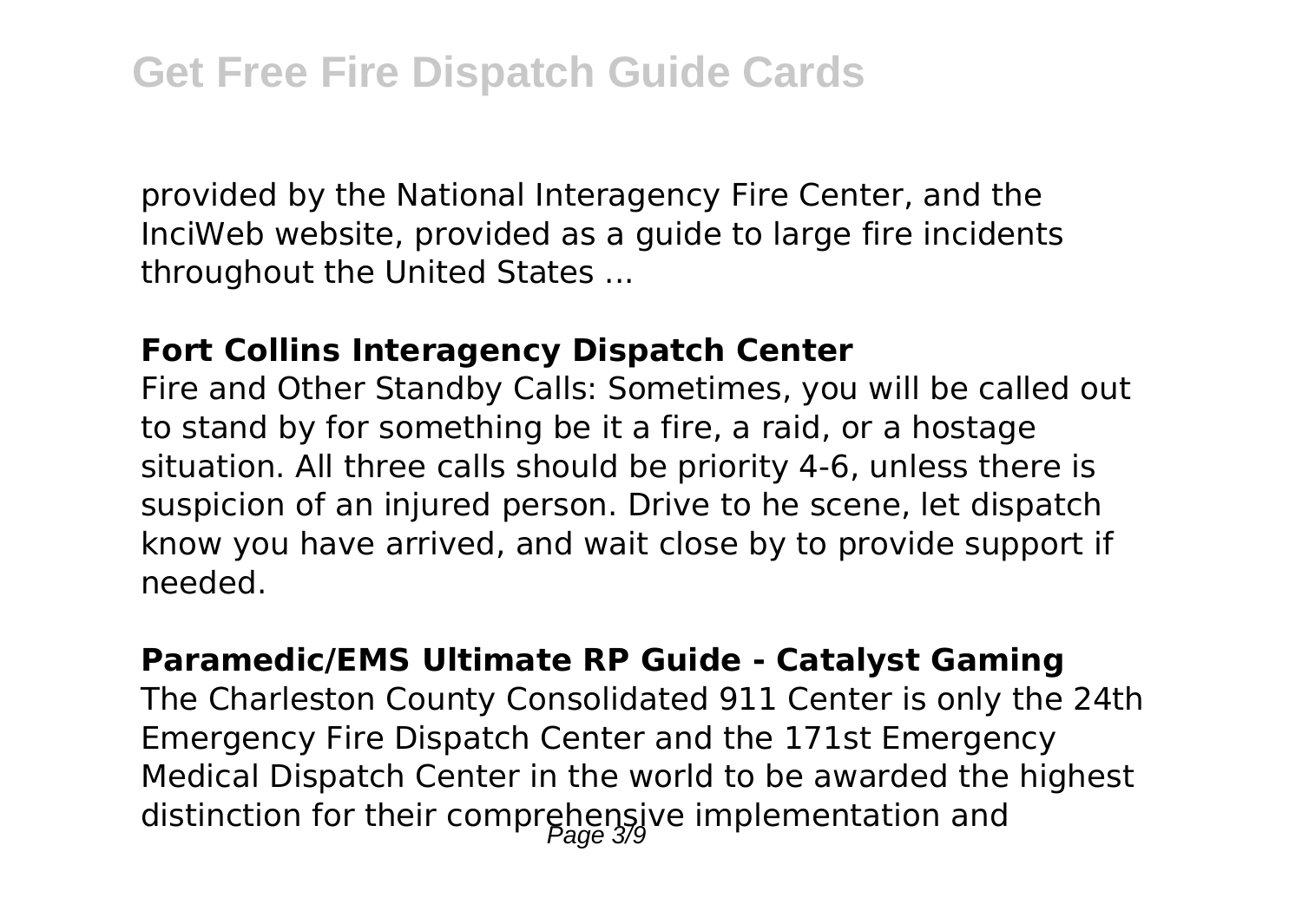compliance with the Fire and Medical Priority Dispatch System and associated 20 Points of Excellence.

#### **Consolidated 911 Center - Charleston County**

The APCO customizes its EMD guide cards according to local training requirements and through APCO-certified instructors. Topics within the EMD program include: ... instructors and executive level supervisors within police, fire and emergency medical dispatch centers: Emergency Dispatch Quality Assurance Certification for Medical, Fire and ...

### **911 Dispatcher Certification | Emergency Telecommunicator Certification**

The 1964-1965 New York World's Fair was a world's fair that held over 140 pavilions and 110 restaurants, representing 80 nations (hosted by 37), 24 US states, and over 45 corporations with the goal and the final result of building exhibits or attractions at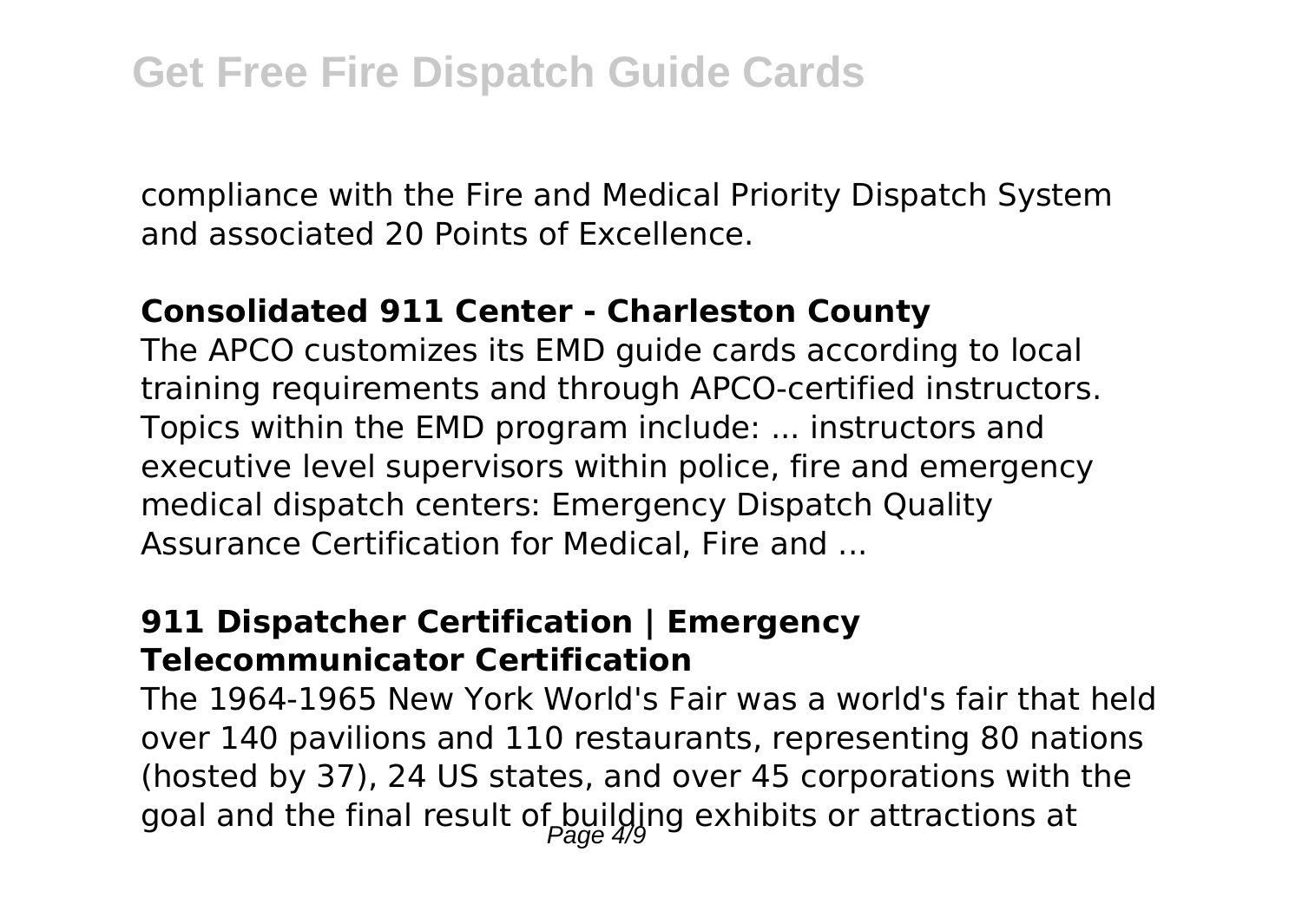Flushing Meadows–Corona Park in Queens, New York City. The immense fair covered 646 acres (2.61 km 2) on half the park, with numerous ...

#### **1964 New York World's Fair - Wikipedia**

A two-vehicle crash Friday, May 13, resulted in the death of a woman after her vehicle crosses the centerline on a Morrison County road.

### **Woman dies in Morrison County rollover - Brainerd Dispatch | News ...**

Spell Cards. List of Trap Cards. Similar to Spell Cards, Trap Cards as well can be used to provide the players with bonuses while also dishing several effects against an opponent that impedes their progress. Unlike Spell Cards however, Trap Cards requires the player to set them first unto the field prior to their activation, and can even be activated during an opponent's term.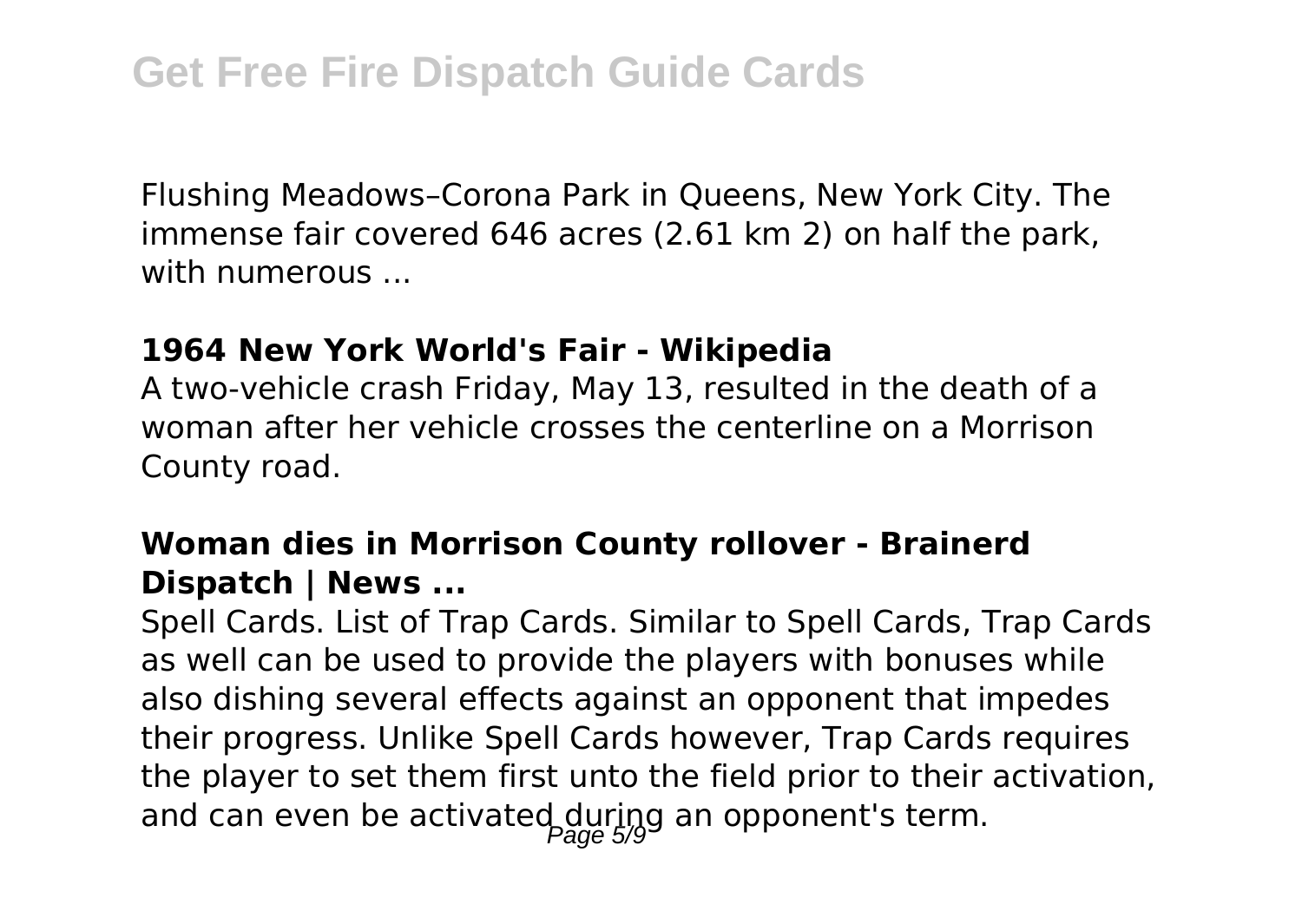## **List of All Cards | Yu-Gi-Oh Master Duel Page|Game8**

Blauer uniforms provide the best for police, law enforcement, fire, ems, security, and all in public safety. Ready for duty jackets, boots, tactical gear and more are all there in our complete line of footwear, apparel, accessories, and more.

## **SWAT Team Weapons and Equipments - The Dispatch | Blauer**

The National Wildfire Coordinating Group provides national leadership to enable interoperable wildland fire operations among federal, state, local, tribal, and territorial partners. Primary objectives include: Establish national interagency wildland fire operations standards.

## **NWCG | NWCG is an operational group designed to coordinate programs of ...**<br> **coordinate programs of**  $_{Page\ 6/9}$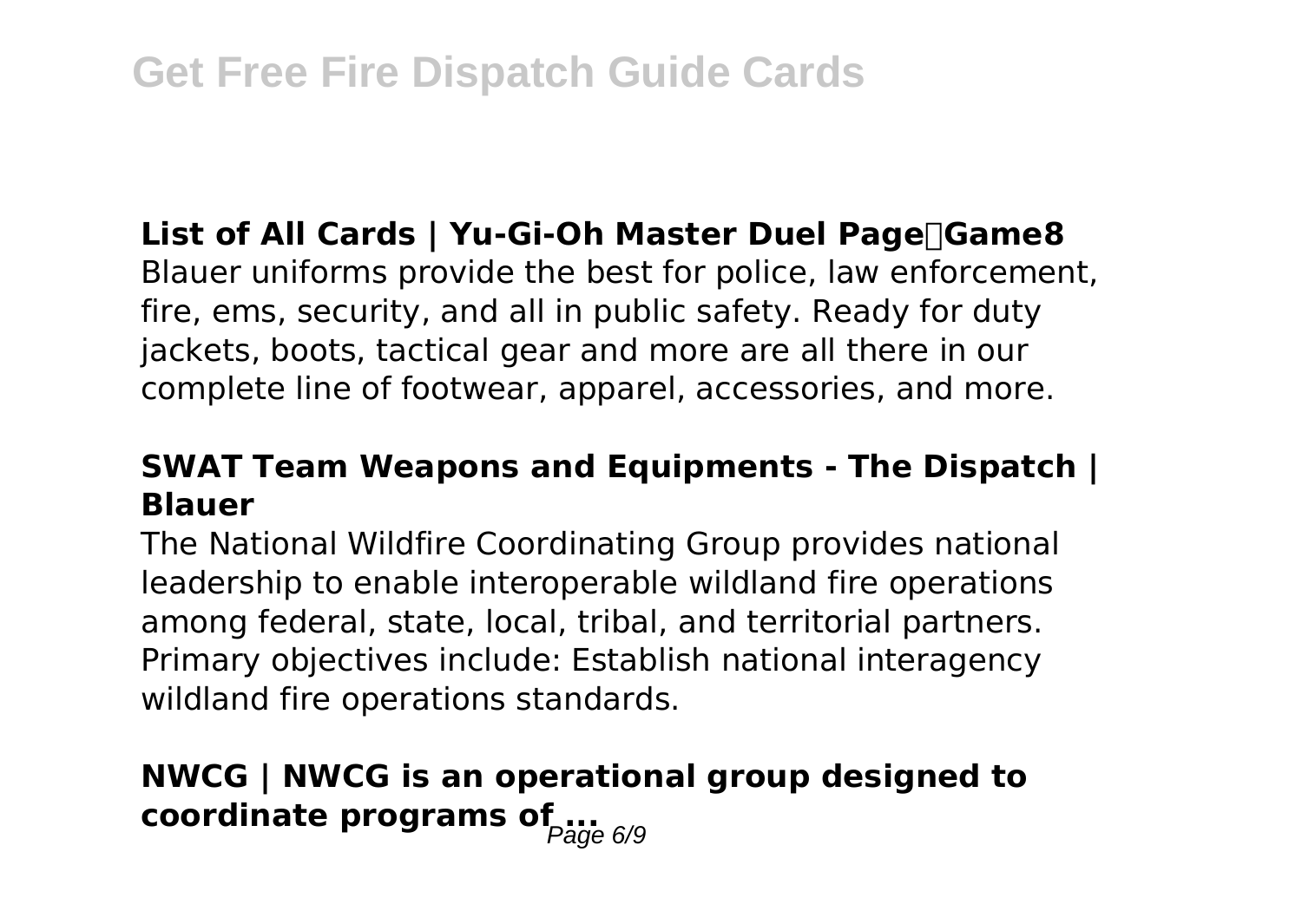Bell rings! You respond to the call for emergency and send a dispatch unit on the spot. A call starting with 911 what's your emergency leads to an end by sending the correct dispatch unit from your dispatch center. That's all! It seems pretty simple. Real life simulation game You will find 911 dispatcher "best simulation games 2021".

## **911 Dispatcher - Emergency Simulator Game - Apps on ... - Google Play**

WADENA — Wadena County Sheriff Michael D. Carr Jr., a 28-year veteran in law enforcement, announced Thursday, May 5, he will be seeking reelection in November.

#### **Carr announces reelection bid for Wadena County sheriff**

Blauer.com is the best online police uniforms store in the United States, with police gear like boots, duty belt models, and gloves, as well as other duty gear. $P_{\text{age } 7/9}$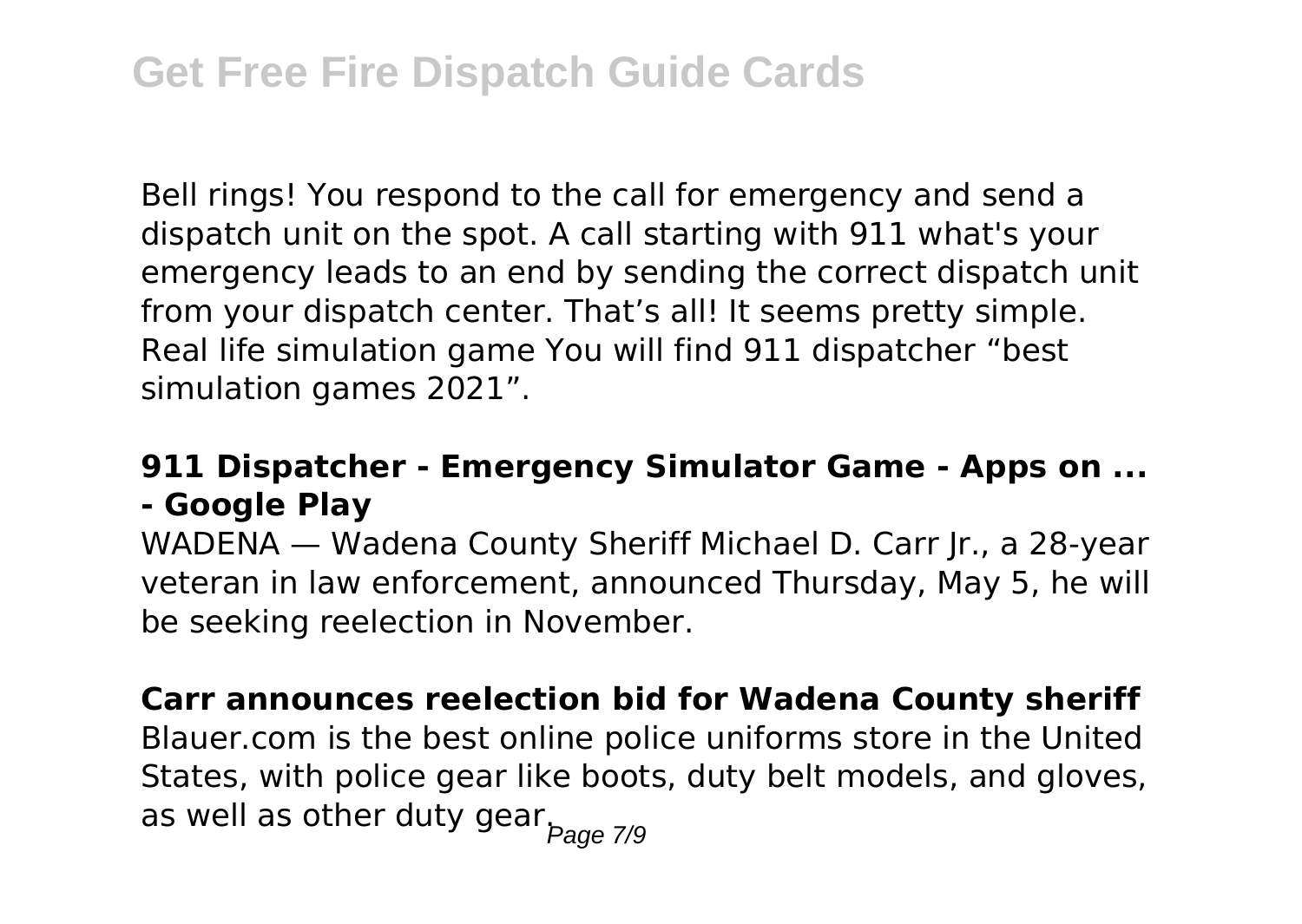### **Police, Fire, EMS - Blauer: Uniform Store, Apparel, & Gear** Read state and regional news and latest headlines from Richmond, Henrico County and the surrounding area of Virginia.

## **Richmond State and Regional News | richmond.com**

MISSION STATEMENT Central Washington Interagency Communication Center (CWICC) serves as the focal point to provide all-risk dispatching, logistical support, intelligence, resource status and availability, relative to anticipated and ongoing incident activity for all cooperating agencies within the CWICC area of influence.

#### **Central Washington Interagency Communications Center**

On 14 June 2017, a high-rise fire broke out in the 24-storey Grenfell Tower block of flats in North Kensington, West London, at 00:54 BST; 72 people died, including two who later died in